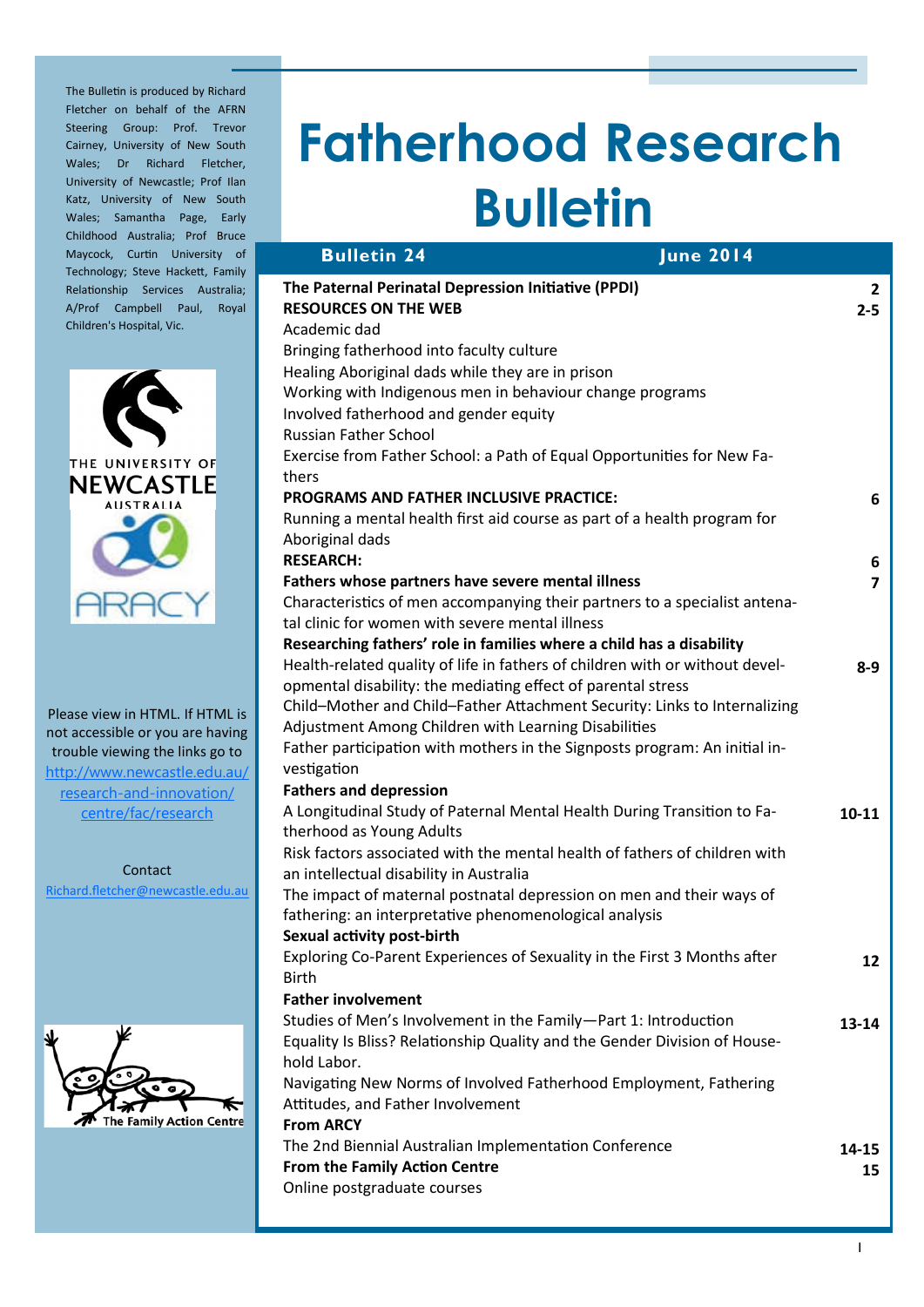### **The Paternal Perinatal Depression Initiative (PPDI)**

#### **The Paternal Perinatal Depression Initiative (PPDI)**

The first face-to-face meeting of the PPDI will take place on 15<sup>th</sup> August at The University of Newcastle. The meeting will discuss the development of NHMRC Clinical Practice Guidelines: Depression and related disorders in men in the perinatal period, hear updates on current SMS4dads developments, consider funding options for research projects in the PPDI area and plan the next steps for the development of the PPDI. Membership of the PPDI is open to subscribers of The Fatherhood Research Bulletin,

### **RESOURCES ON THE WEB**

if you would like further information please contact Richard Fletcher at [Richard.fletcher@newcastle.edu.au](mailto:Richard.fletcher@newcastle.edu.au)

### **Academic dad**



*FRN comment: Academics are usually the ones to be researching fathers so it is of interest how father-friendly Universities and research centres are. The commentary recently published in The Chronicle of Higher Education suggests that these institutions have a long way to go.* 

**Bringing fatherhood into the workplace continues to run against the grain in faculty culture** At a recent meeting of the Medieval Academy of America, I spoke on a panel about the challenges and possibilities of being an academic and a parent. I took the panel, organized by the group's graduate-student council, as a positive sign that next-generation scholars in my field believe that it's possible to integrate their professional and personal lives. Here's the problem: Not one male graduate student attended. The full article can be accessed at [http://](http://chronicle.com/article/An-Academic-Working-Dad/146667/) [chronicle.com/article/An](http://chronicle.com/article/An-Academic-Working-Dad/146667/)-Academic-Working-[Dad/146667/](http://chronicle.com/article/An-Academic-Working-Dad/146667/)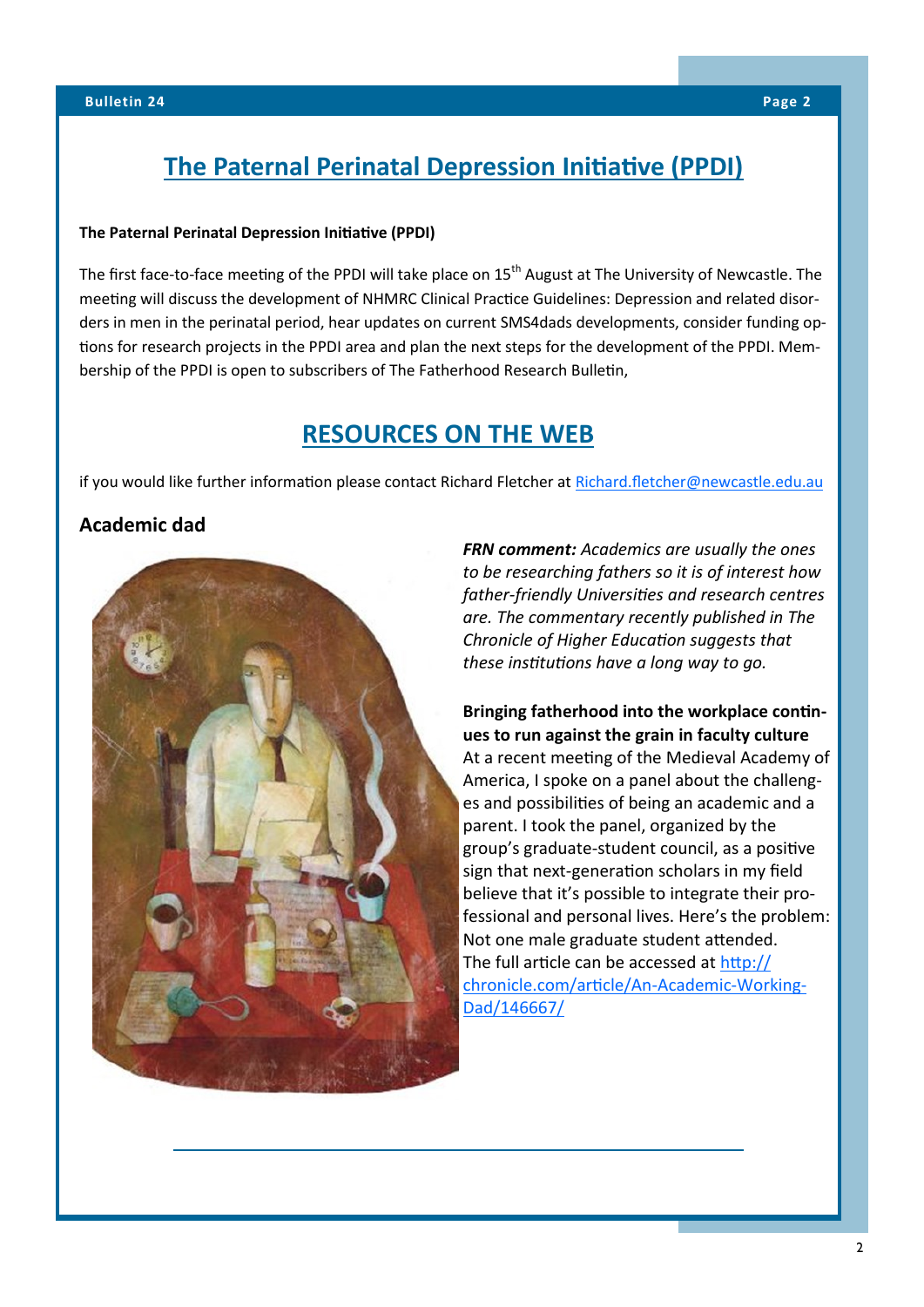### **RESOURCES ON THE WEB**

#### **Healing Aboriginal dads while they are in prison**

*FRN comment: The issue of family violence in Indigenous communities has received consistent media attention, much of it inflammatory and calls for action are frequent. However, solutions such as imprisonment do little to address the issue as men, many of them fathers, return to the community after internment. This report of the 'Dads on the Inside' program run by Helem Yumba Central Queensland Healing Centre in Rockhampton, Queensland, for Indigenous fathers in prison suggests that healing is central to eliminating the violence. The excerpt below gives an idea of their approach.* 

#### **Working with Indigenous men in behaviour change programs**

EDWARD MOSBY: We know there is an over-representation of Indigenous males in every incarceration facility nationally. Our sense is that one of the most significant reasons is because of violence-related offences. Putting this next to the growing rate of children being placed in care; and what are the reasons they are being placed in care? Generally, on many occasions, it is because of the violence that is going on in the family and general environment. Further, we know that for a lot of Indigenous men, recidivism rates across all incarceration facilities are going through the roof. These guys only represent 2 or 3% of the population but 30 or 40% in these facilities. As an Indigenous non-government agency providing a service to the community, prison is where we as a healing service need to be because if we're not in the prison then we are going to miss out on time with these guys, because the majority of our guys that get referred to us in the community are going to do some time at some stage for their offending behaviour. Most of our referrals are repeat offenders, most of them have done multiple periods but we haven't even talked about how these guys are set up to fail. If they are lucky enough to do a program or even choose to do a program we may have some hope of addressing these issues, however the validity of these programs needs to be ensured. After release, these men go back to their communities, they aren't given accommodation, they get dropped off at the same place they were picked up from and they haven't engaged with their partners to make sure they are all right, they haven't been given any skills to manage anger, relationships, how to get employment or particularly, where we are interested, been validated for their own trauma, grief and losses. However, we expect them to change, have no belief that they will change, and don't take responsibility for setting the conditions to support any change.

GIL THOMSEN: So basically what I've learnt over 30-odd years is to talk to the person's conscience, and we have together developed this work and we believe that we can't change any one but ourselves, it is their conscience that has to change them. We have seen evidence of this working, for example if a man can't sleep at 2 am they can't sleep because their conscience is bothering them, and they start to think about things. We have men incarcerated that have done our behaviour change program before being incarcerated, and they have said to us, "I thought I'd be able to come in here and forget about my children and just do my time and then get out". And they have said to us, "I haven't been able to shut my mind down, I haven't been able to stop thinking of my children". And so that's a huge shift from when they are first mandatorily referred and don't give a rat's about anyone else other than themselves basically. We prepare them over time to go and do our behaviour change program so when their legal matters catch up with them, they have the program content that has stimulated their conscience.

The full report can be accessed at [http://www.aifs.gov.au/acssa/pubs/workingwith/helemyumba](http://www.aifs.gov.au/acssa/pubs/workingwith/helemyumba-workingwith.html)[workingwith.html](http://www.aifs.gov.au/acssa/pubs/workingwith/helemyumba-workingwith.html)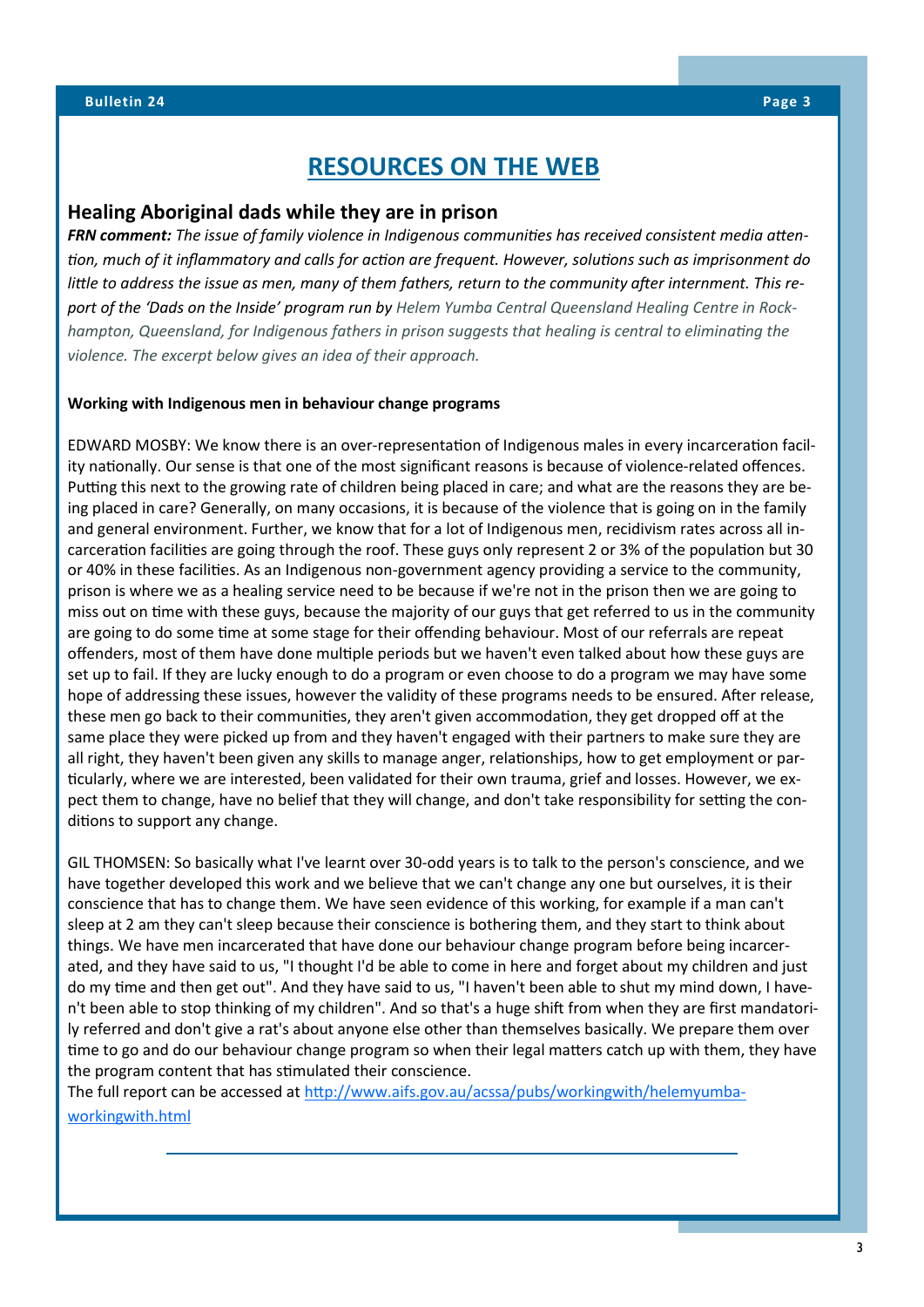#### **Bulletin 24 Page 4**

### **RESOURCES ON THE WEB**

#### **Involved fatherhood and gender equity**



The Involved Father and Gender Equity project was a collaborative effort between the White Ribbon Campaign and Dad Central. The study explored the positive roles that fathers, organizations working with diverse fathers, and the fatherhood sector in Ontario in general can play in promoting gender equality, healthy, equal relationships, and ending violence against women in all its forms.

A comment from the researcher involved: This project represents a unique opportunity and possibly a 'tipping point' in the way that Canadian society considers fathers. Prior to this project I had spent a good deal of time working with fathers who were mostly uninvolved in the lives of their children. These fathers were given different labels; abuser, neglectful, controlling and absent to name a few. There is a considerable body of literature and research that has focused on understanding the negative impact that these men have had on their wives and children and to find ways to heal and repair some of these relationships. The work to understand the impact of neglectful, absent and abusive

fathers is important, necessary and represents a commitment to ensuring that future generations live differently.

This study sought to understand the other end of the spectrum. This project focused on the positive aspects of fathering and set out to tell stories that demonstrate the kinds of difference that fathers can make. We recruited fathers for this project who are dedicated, present, active and involved in the lives of their children and partners. We hoped to provide them with an opportunity to tell their stories, to listen with intent about what they were saying and to give them an opportunity to talk about being an involved father. The expectations for this project were realistic. It was hoped that 30-40 fathers might participate in focus groups from across the province of Ontario and provide the opportunity to learn about their experiences and the impact that involved fathers have. The final total of 53 fathers is a testament to the interest in this topic.

For the full report see http://www.men-care.org/data/fatherhood report.pdf

#### **Russian Father School**

*FRB comment: In Bulletin 23 we reported an essay describing the unique perspective of fathers role in Russia. Here we briefly describe a manual on Russian Fathers Schools. Father Schools, men-only education and discussion sessions for new fathers, began in Sweden in the early 90s. Recently the model has been adapted to support new fathers in several regions of Russia.* 

Continued on next page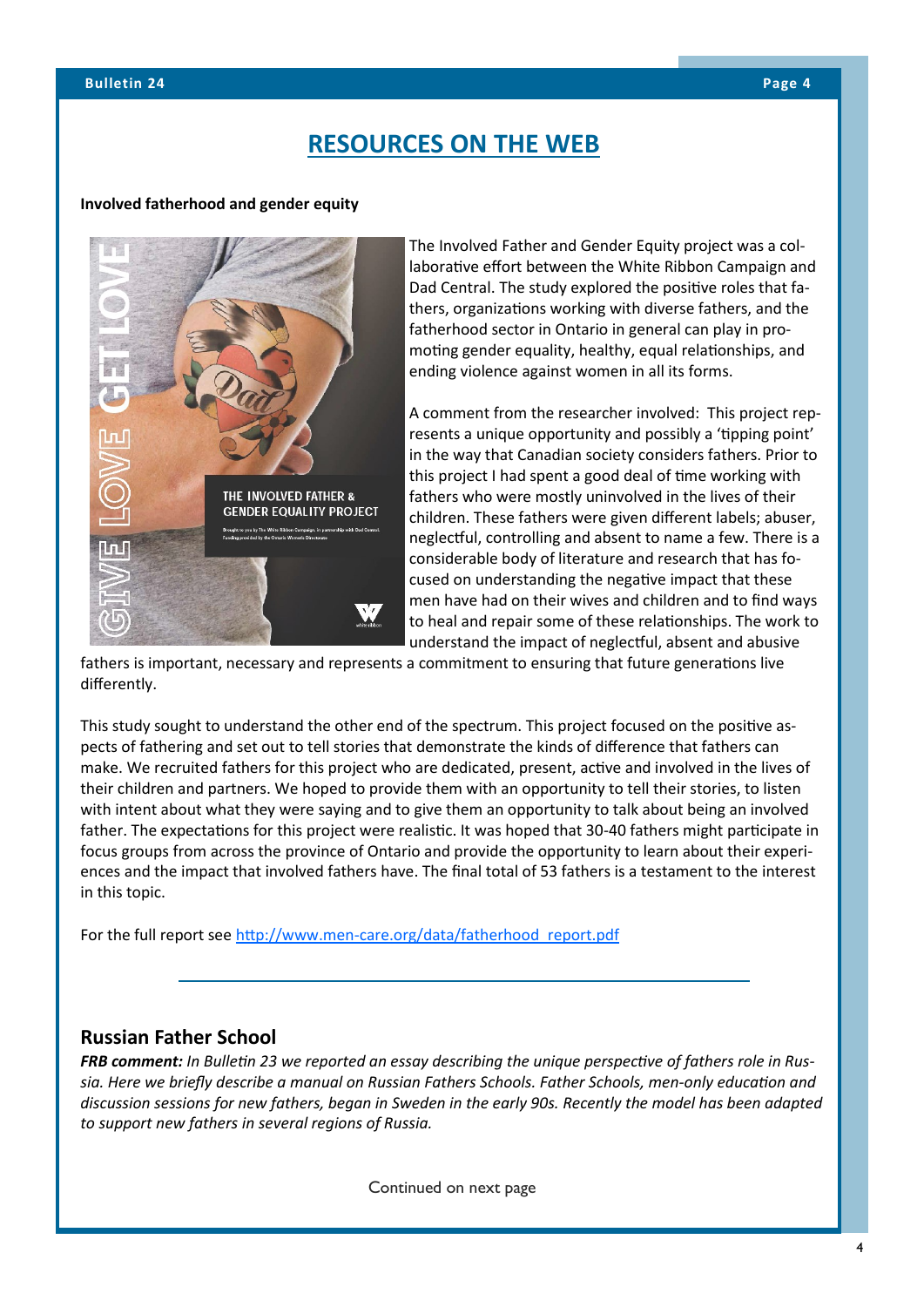## **RESOURCES ON THE WEB**

**Exercise from Father School: a Path of Equal Opportunities for New Fathers**

#### **Here is a group good exercise. On a flip chart pad draw a circle that represents 24 hours**

Participants are asked to schematically allocate times spent on different activities. It is better to start with work time that is more standard (about 7 to 8 hours) followed by:

- Time for sleep
- Time for meals
- Time for communicating with relatives/friends
- Time for entertainment
- Time for housekeeping

The results might look like this:



Having completed the puzzle the participants are suggested to determine the time they are going to give to their child and to include this time into the puzzle.

It is quite important to use this opportunity and discuss changes in their family life once the child is born. Note which parameters participants cut down as they look for time reserves. The exercise enables participants to start thinking about and get better prepared for the coming life changes. Later, once the babies arrive, you may suggest drawing a similar puzzle for their wife's time. Such exercise helps to dismiss statements like 'she does nothing just stays at home with the baby'. Fathers begin to better understand what their wife does and how busy she is taking care of their baby. You should keep the earlier drawn puzzle by the end of the course to analyze the changes that have happened.

How do you allocate your personal time now? What inner reserves have you found for sleep? Do you have any private time? Do you have enough time for communicating with your friends? What would you add to the puzzle?

The full manual can be accessed at http://www.men-[care.org/data/Father](http://www.men-care.org/data/Father-school%20ENGLISH-2.pdf)-school%20ENGLISH-2.pdf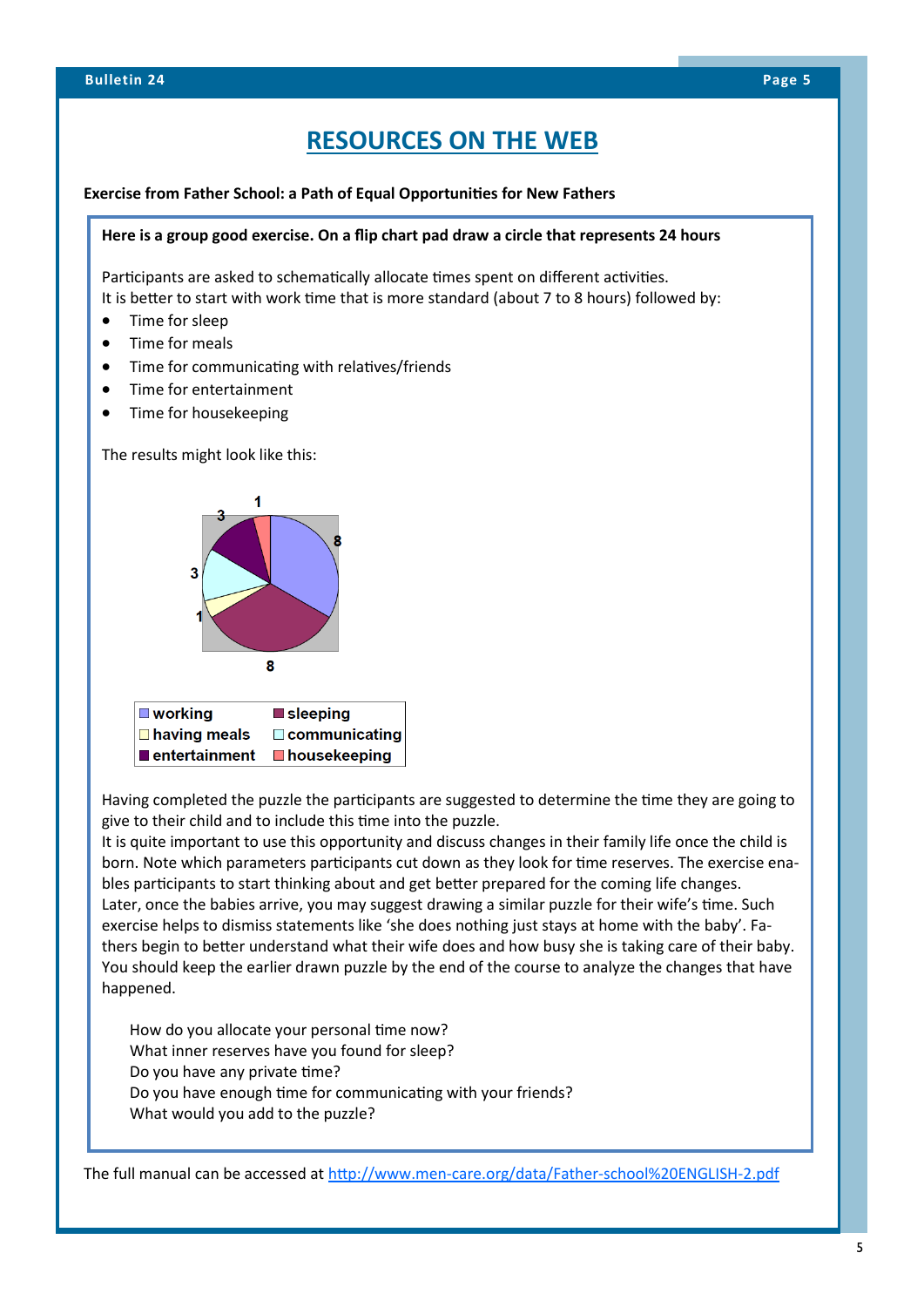### **PROGRAMS AND FATHER INCLUSIVE PRACTICE**

### **Running a mental health first aid course as part of a health program for Aboriginal dads**

Many Aboriginal dads who have lost their drivers' licence because they owe money for fines have limited options for making repayments and getting back on track. Not being able to be the driver for the family can have a negative impact on men's ability to fulfil their fathering role. The fathers' frustration and despair, which may lead to conflicts, substance use and tensions in the family, can further damage relationships. When the Medicare Local office at Moruya on the NSW south coast signed up to be an approved Work and Development Organisation with the NSW Government they were able to offer Aboriginal dads a chance to pay off their fines by undertaking a health and wellness program.

The men who attended, however, raised unexpectedly complex questions about their mental health and relationship difficulties. Jackie Jackson, the Aboriginal Health manager for the area, agreed to run a mental health first aid course as she knew most of the men attending the program. She describes how the course was adapted to work with this group.

At the first meeting when only four of the enrolled nine turned up I explained how the topics, like depression related to their community. So when there is a death in the community then the whole community feel it because of the connection between Koori families. For the next week I told them they all had to bring a mate and they did. And then when we came to depression the next week I asked them "What do you do when you are depressed?" And they said they drank or smoked yandi or whatever and then I asked "So how was your partner feeling when you were doing these things and what happened to your family when you were depressed?" They'd say "Oh we were bluein' and she'd take out an AVO and I got kicked out…" And then we talked about anxiety how you drink to get the Dutch courage back and then we end up drunk and then we end up going around that violent circle. With the alcohol we talked about the physical effects; how it affects your hair, your skin, your sexuality. We even talked about Brewers' Droop I'd say "You know youse go out there getting all charged up and then your sergeant's not standing at attention and then you blame the wife…" And they say "Oh Auntie.." but I know these blokes really well. They went home and talked to their wives about it and the women went to Medicare Local and said we want this as well so now I have had to do it for the women.

Contact: Jackie Jackson, Aboriginal Health Manager, Southern NSW Local Health District [jack](mailto:jackie.jackson@gsahs.health.nsw.gov.au)[ie.jackson@gsahs.health.nsw.gov.au](mailto:jackie.jackson@gsahs.health.nsw.gov.au)

### **RESEARCH**

#### **Fathers whose partners have severe mental illness**

*FRN comment: In many cases it is individual clinicians who are taking the initiative to investigate fathers' contribution to family mental health. In the report below a WA GP obstetrician describes the origins of a paper on the mental health of fathers whose partners have severe mental illness*

Continued on next page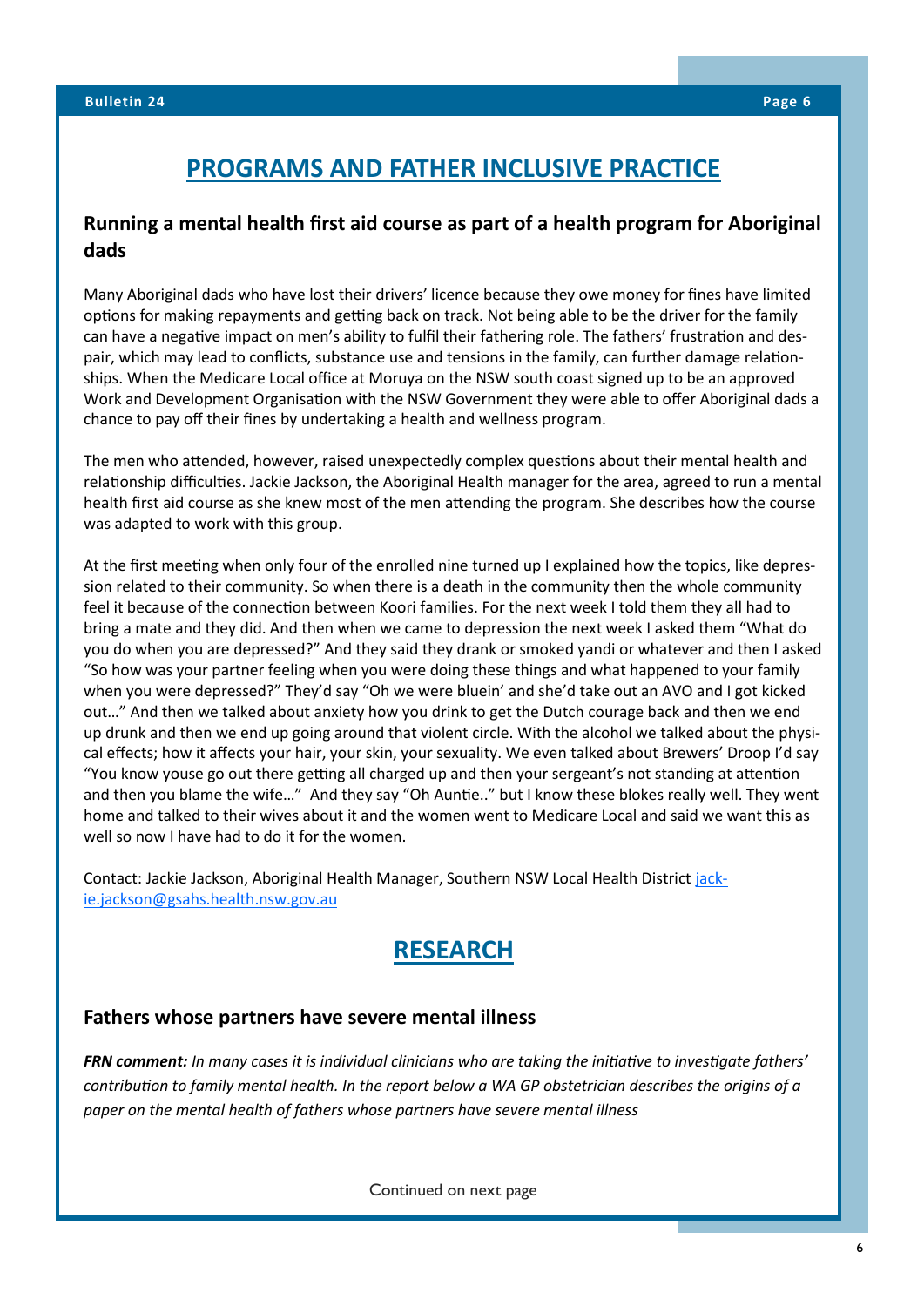#### **Examining the mental health of fathers whose partners have severe mental illness**

I am a GP obstetrician who works at the Childbirth and Mental Illness Clinic here at King Edward Memorial Hospital for Women in Perth. I have been here for the past 6-7 years. We are proud of the clinic and work we do. It is a small team and we work together to look after pregnant women with serious mental illness and try and liaise with their community care givers to establish stronger links and support postnatally, even though we don't offer postnatal care ourselves.

The research we have done has evolved from the limited information about this group of women in pregnancy and has tried to cover a comprehensive range of topics. We received some research mentoring from Professor Jane Fisher (supported by the Department of Health and WA Perinatal Mental Health Unit), I decided to look at the fathers who came in with their partners as there has been so little research done and they remain an important part of the family unit. Having a GP background I feel it was important to be inclusive in our management approach so the study started form there. It was great to get a snapshot of who these dad's were and how open they are to be included in the process as well as how vulnerable. Since the study, I have just been trying to raise awareness of the needs of this group in the general obstetric and GP community.

#### **Characteristics of men accompanying their partners to a specialist antenatal clinic for women with severe mental illness**

Purpose: Partners are often enlisted in the care and management of pregnant women with severe mental illness (SMI); however their needs and capacity to provide support is not yet well understood. We aim to describe the psychosocial characteristics, health behaviours and appraisals of parenthood of men accompanying their partners with SMI to a specialist antenatal clinic. Methods: A 36-question, study-specific cross sectional survey was completed by men whose partners with SMI were receiving antenatal care at a specialist multidisciplinary clinic over a 12-month period. Results: A high percentage of eligible participants (40/41, 97.5%) completed the survey. Overall 25% depended for income on social security benefits; 60% reported smoking, alcohol and drug using behaviours that carried high health risks; 18% had a history of domestic violence order (DVO) being taken out against them, and 12.5% a documented history of bipolar or schizophrenic illnesses. Despite these risk factors they reported high satisfaction with their intimate partner relationships, and all anticipated the birth of the baby and impending fatherhood with enthusiasm, optimism and perhaps idealisation. Conclusions: Men who are the pregnancy partners of women with SMI, appear to be an especially vulnerable population, who report high rates of psychosocial difficulties, which are likely to have an adverse impact on their capacity for realistic planning and support of their partners in this critical period of adjustment to parenthood. We recommend enhanced models of clinical care in which assessment and provision of support for partners is incorporated in comprehensive care of the pregnant woman with SMI.

Frayne, J., Brooks, J., Nguyen, T. N., Allen, S., Maclean, M., & Fisher, J. (2014). Characteristics of men accompanying their partners to a specialist antenatal clinic for women with severe mental illness. *Asian journal of psychiatry*, *7*, 46-51.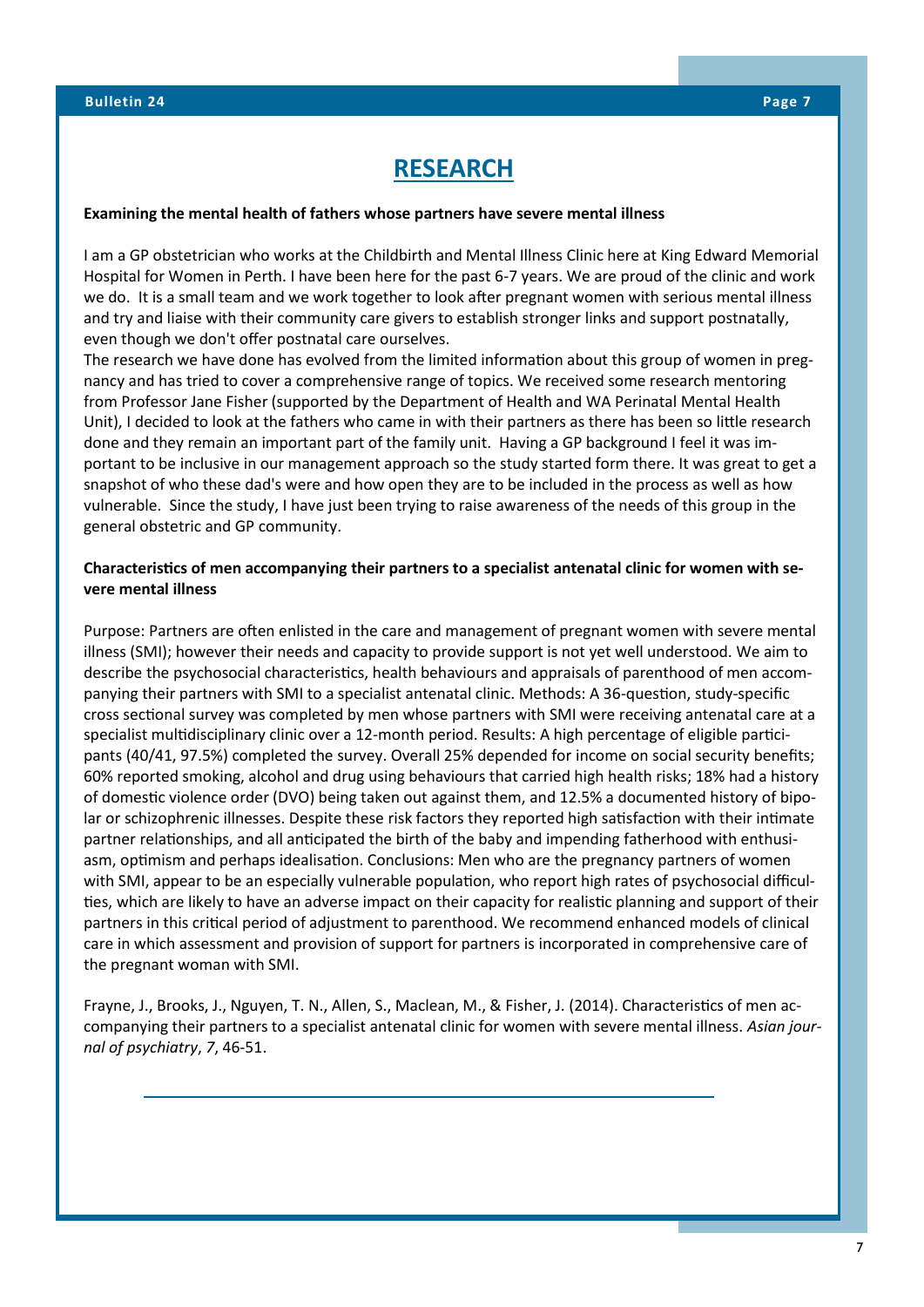#### **Researching fathers' role in families where a child has a disability**

*FRN comment: As noted by the studies reported below the increased participation of fathers in parenting over recent decades has meant that fathers are also more involved in caring for children across the spectrum of disability. In the Chinese context, Huang et al point to the greater responsibility for children with a disability carried by fathers in a patriarchal culture. Fathers in a large sample of Chinese children with developmental disability were found to be significantly less healthy, mentally and physically compared with fathers of healthy children. Using an Israeli sample of 8-12 year olds with a learning disability Al Yagon found that both mother-child and father-child attachment influenced the children's internalized adjustment. However mother-child attachment was linked to a sense of coherence while father-child attachment affected the child's hope and effort. Finally, from Australia, May and colleagues compared the effect of including fathers in a program for parents who have a child with an intellectual disability. Those mothers who participated with the father gained markedly more from the program than mothers who participated alone*.

#### **Health-related quality of life in fathers of children with or without developmental disability: the mediating effect of parental stress**

Purpose The aims of this study were to compare parental stress and health-related quality of life (HRQOL) between Taiwanese fathers of children with and without developmental disabilities (DDs) and to examine the mediating effect of parental stress on the association between having a child with DD and paternal HRQOL within Chinese culture. Method This cross-sectional, prospective, unmatched case– control study included 206 fathers of children with DDs and 207 fathers of healthy children. HRQOL was assessed by the SF-36 short-form questionnaire, and parental stress was assessed by the Chinese version Parental Stress Scale.

Results Fathers of children with DDs experienced poorer mental and physical HRQOL and higher parental stress than fathers of healthy children. Parental stress acted as a complete mediator for paternal physical HRQOL, while parental stress had a partial mediating effect on the relationship between having a child with DD and paternal mental HRQOL. Having a child with DD also directly affected paternal mental HRQOL. Conclusions Fathers of children with DDs should be monitored for parental stress and HRQOL, and interventions should be provided to empower them with the knowledge and skills to reduce their stress and to enhance their HRQOL.

Huang, Y. P., Chang, M. Y., Chi, Y. L., & Lai, F. C. (2014). Health-related quality of life in fathers of children with or without developmental disability: the mediating effect of parental stress. *Quality of Life Research*, *23*(1), 175-183.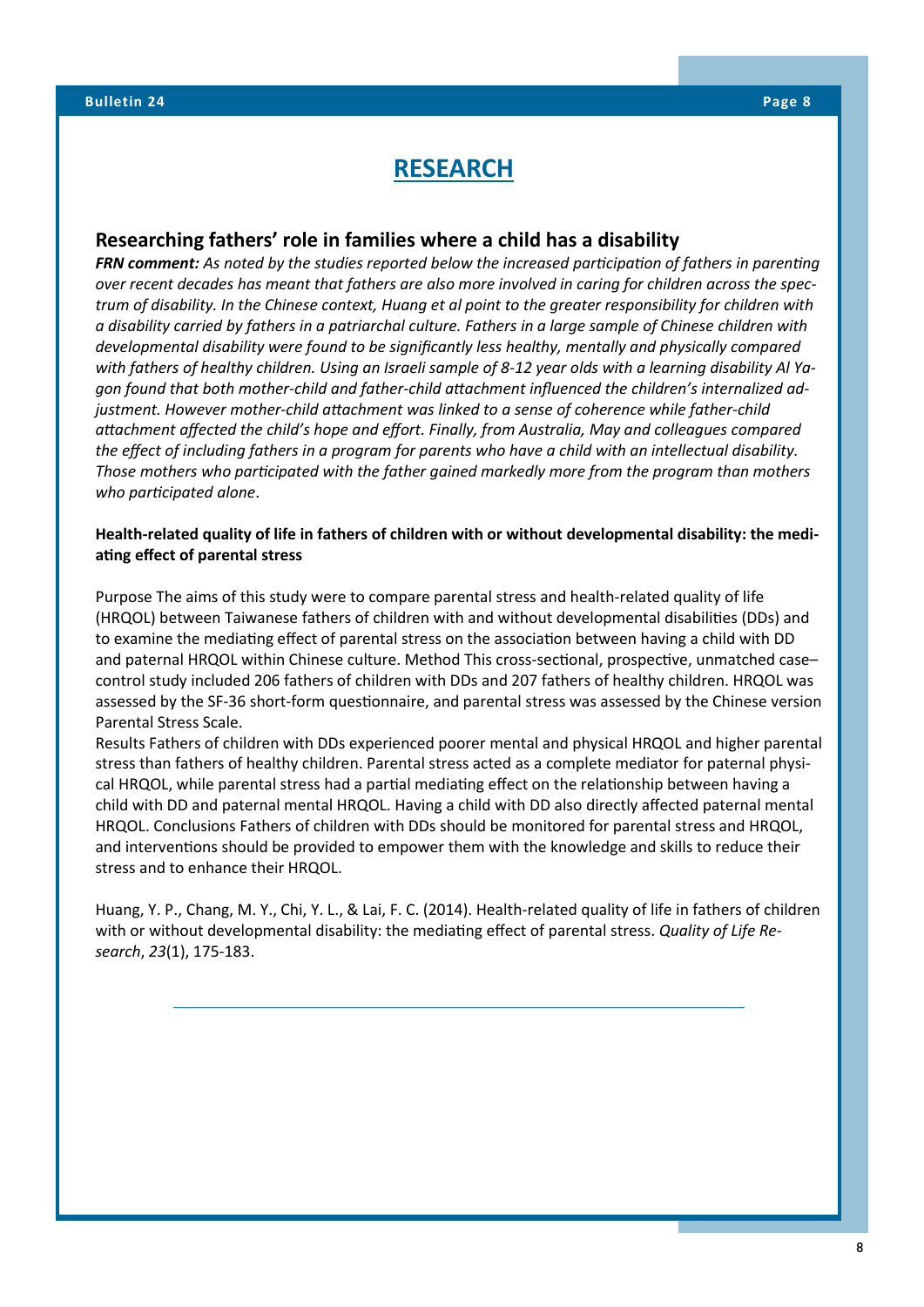#### **Child–Mother and Child–Father Attachment Security: Links to Internalizing Adjustment Among Children with Learning Disabilities**

The study examined the unique role of children's attachment with the father and with the mother, in explaining differences in internalizing features (i.e., loneliness, sense of coherence, hope and effort, and internalizing behavior syndrome) among 107 children with learning disabilities (LD) versus 98 children with typical development ages 8–12. Preliminary analyses yielded significant group differences on most measures. SEM analysis indicated high fit between the theoretical model and empirical findings, and different patterns of relations among the model's components for the two populations. As hypothesized, child–father and child–mother attachment contributed differently to children's internalizing features for the two subgroups. Discussion focused on understanding unique and complementary roles of attachment relations with fathers versus mothers among children with and without LD.

Al-Yagon, M. (2014). Child–Mother and Child–Father Attachment Security: Links to Internalizing Adjustment Among Children with Learning Disabilities.*Child Psychiatry & Human Development*, *45*(1), 119-131

#### **Father participation with mothers in the Signposts program: An initial investigation**

*Background* The Signposts program is an evidence-based intervention system for parents of children with intellectual disability and problem behaviours. This study provided an initial investigation of the outcomes for mothers associated with father participation in Signposts, using data collected from the Signposts Statewide project, conducted in Victoria, Australia.

*Method* Data from Signposts Statewide were analysed, with the effect size Cohen ' s *d* and 95% confidence interval around *d* calculated for pre- to post-program changes for 134 mothers who participated in Signposts with fathers an 483 mothers who participated without fathers. *Results* Although mothers in both groups benefitted from the program, as evidenced by pre- to post-program improvements across all measures, the mean effect size was notably larger for mothers who participated in Signposts with fathers. *Conclusions* These results highlight possible further program benefits for mothers who participate in Signposts with fathers, and are of particular significance in light of research describing the increased stress experienced by mothers of children with a disability.

May, F. S., Mclean, L. A., Anderson, A., Hudson, A., Cameron, C., & Matthews, J. (2013). Father participation with mothers in the Signposts program: An initial investigation. Journal of Intellectual and Developmental Disability, 38(1), 39-47.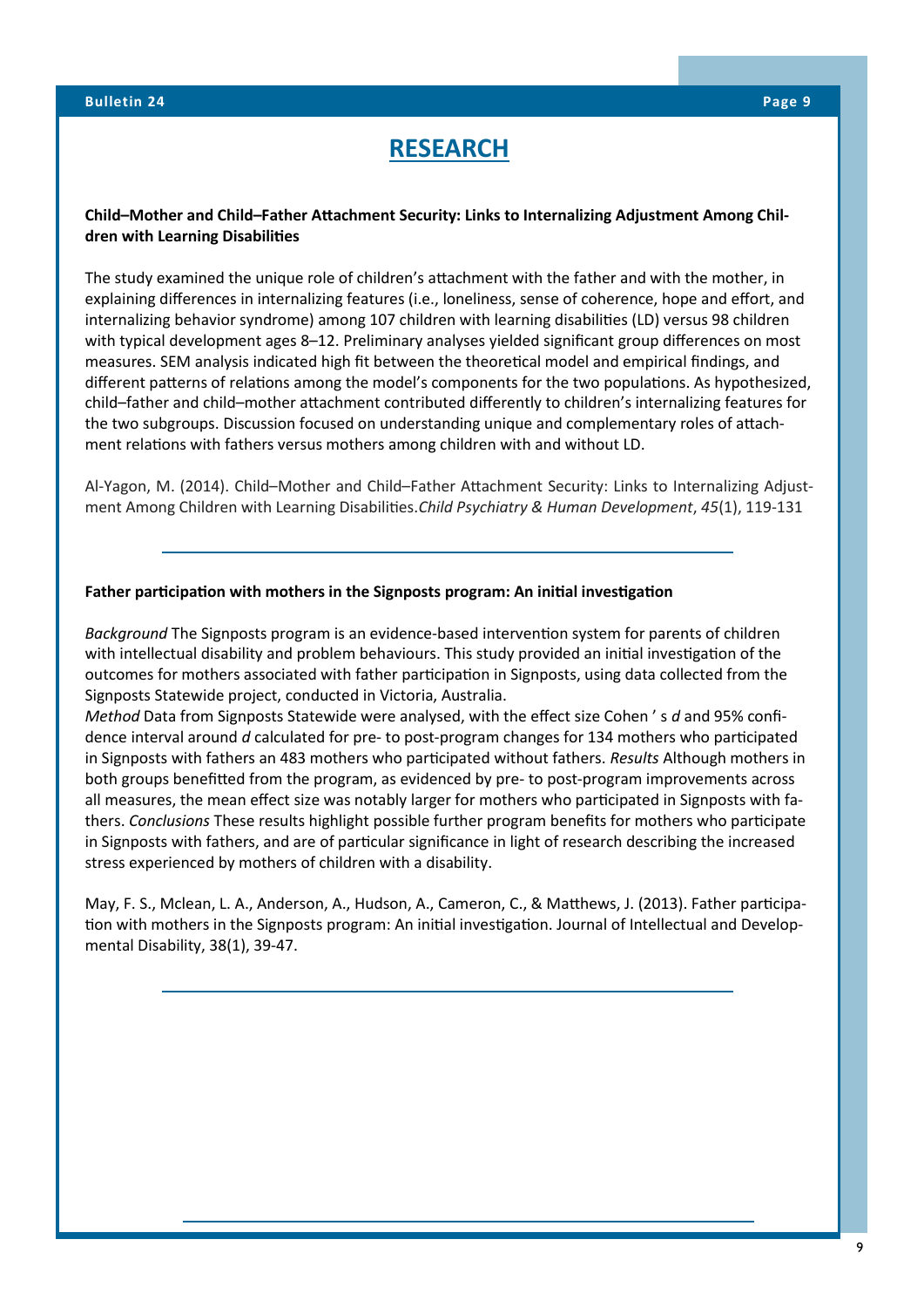#### **Fathers and depression**

*FRN comment: We expect that things will settle down after the birth and that fathers and mothers who are distressed will regain their mental health. When Australian researchers reported in May this year that women's depression is more common at 4 years postpartum than at any time in the first 12 months there was extensive media coverage. Now Garfield and colleagues have reported a similar finding for fathers in the USA. Their study examining a 23 year data set of over 10,000 men has reported that the depressive symptoms score for fathers increases on average by 68% over the first five years of fatherhood. In comparing an Australian sample of fathers of children with a disability with the general population Giallo and colleagues found that the strongest predictors of fathers' mental health difficulties were children's behaviour problems, daily stress arising from fathers' own needs and children's care needs, and low parenting satisfaction. Fathers also face difficulty when their partner is depressed. In a UK study based on interviews with fathers whose partners had suffered perinatal depression Beestin et al. highlight the way that preoccupation with their partner's depression might take some men away from fathering and that fathering was particularly affected by the loss of a close adult relationship.*

#### **A Longitudinal Study of Paternal Mental Health During Transition to Fatherhood as Young Adults**

BACKGROUND AND OBJECTIVE: Rates of paternal depression range from 5% to 10% with a growing body of literature describing the harm to fathers, children, and families. Changes in depression symptoms over the life course, and the role of social factors, are not well known. This study examines associations with changes in depression symptoms during the transition to fatherhood for young fathers and whether this association differed by key social factors. METHODS: We combined all 4 waves of the National Longitudinal Study of Adolescent Health to support a 23-year longitudinal analysis of 10 623 men and then created a "fatherhood-year" data set, regressing age adjusted standardized depressive symptoms scores on fatherhood status (nonresidence/residence), fatherhood-years, and covariates to determine associations between Center for Epidemiologic Studies Depression Scale scores and fatherhood life course intervals. RESULTS: Depressive symptom scores reported at the entry into fatherhood are higher for nonresident fathers than nonfathers, which in turn are higher than those of resident fathers. Resident fathers have a significant decrease in scores during late adolescence ( $b = -0.035$ ,  $P = .023$ ), but a significant increase in scores during early fatherhood (b =  $0.023$ , P = .041). From entrance into fatherhood to the end of early fatherhood (+5 years), the depressive symptoms score for resident fathers increases on average by 68%. CONCLUSIONS: In our longitudinal, population-based study, resident fathers show increasing depressive symptom scores during children's key attachment years of 0–5. Identifying at-risk fathers based on social factors and designing effective interventions may ultimately improve health outcomes for the entire family.

Garfield, C. F., Duncan, G., Rutsohn, J., McDade, T. W., Adam, E. K., Coley, R. L., & Chase-Lansdale, P. L. (2014). A longitudinal study of paternal mental health during transition to fatherhood as young adults. *Pediatrics*, *133*(5), 836-843.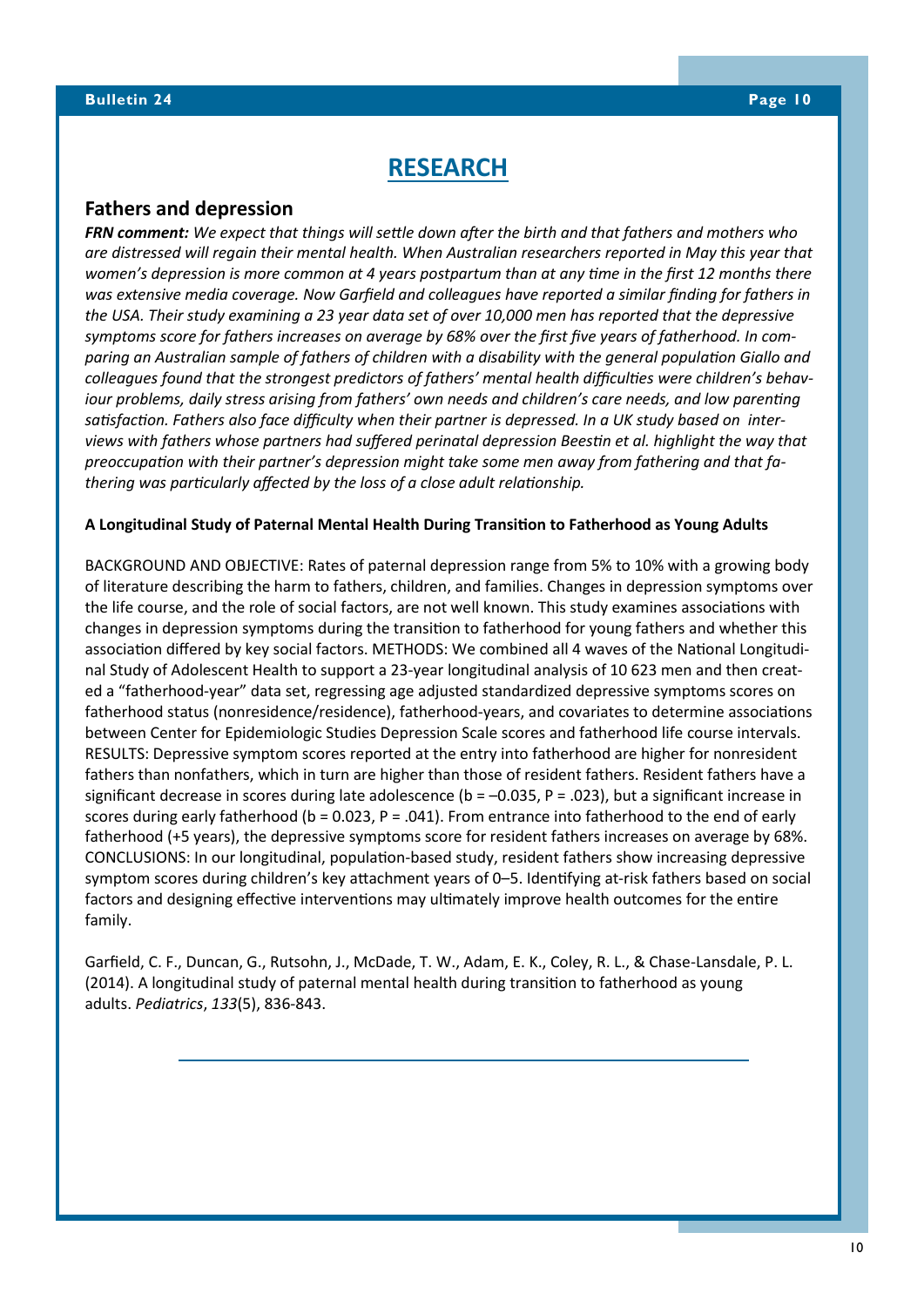#### **Risk factors associated with the mental health of fathers of children with an intellectual disability in Australia**

*Background* Raising a child with a disability places considerable demands and stress on parents, which can contribute to mental health difficulties. Research has primarily focused on mothers' mental health, and our understanding of the effects on fathers remains limited. The factors that place fathers at increased risk of mental health difficulties are also poorly understood. This study aimed to redress these gaps by reporting on the mental health of a large sample of fathers of children with an intellectual disability (ID) (aged 3–15 years), comparing this to published Australian norms and mothers of children with ID. The second aim of the study was to explore risk factors associated with fathers' mental health. *Method* The data for this study come from 315 Australian fathers of children (aged 3–15 years) with ID, who participated in the large-scale evaluation of the *Signposts for building better behaviour programme*. Fathers completed a range of self-report questionnaires at baseline including the Depression Anxiety Stress Scale (DASS). *Results* Fathers in the present sample reported significantly more symptoms of depression and stress than the Australian normative data, with approximately 6–8% reporting symptoms in the severe to extremely severe range. The strongest predictors of fathers' mental health difficulties were children's behaviour problems, daily stress arising from fathers' own needs and children's care needs, and low parenting satisfaction. Socio-economic factors did not predict mental health difficulties. *Conclusion* This study is among one of the first to report the mental health of fathers of children with a disability in Australia. Findings highlight that some fathers of children with ID are at heightened risk of experiencing mental health difficulties, underscoring the importance of the provision of information and interventions to promote their mental health.

Giallo, R., Seymour, M., Matthews, J., Gavidia-Payne, S., Hudson, A., & Cameron, C. (2014). Risk factors associated with the mental health of fathers of children with an intellectual disability in Australia. *Journal of Intellectual Disability Research*. doi: 10.1111/jir.12127

#### **The impact of maternal postnatal depression on men and their ways of fathering: an interpretative phenomenological analysis**

Objectives: Postnatal depression affects approximately 15% of women in Western countries. There are conflicting findings about the effects on fathers as well as the extent to which fathers buffer against the negative effects of depression on children. This study sought to understand the ways in which maternal postnatal depression affects men and their ways of fathering. Design: Narrative interviews were conducted with 14 British fathers (mean age = 33.9 years) whose (ex)partners had experienced at least one episode of postnatal depression. Interviews explored how their partner's depression affected them, the partner relationship, their children and their ways of fathering. Data were analysed with interpretative phenomenological analysis. Results and Conclusions: Men felt that their partner's depression led to significant physical and/or psychological maternal absence as well as a fracturing of the family unit, which had been an important ideological foundation for men's fathering. Unequal divisions of labour, unfulfilled expectations, a thwarting of preferred ways of fathering and preoccupation with their partner's depression took some men away from fathering. Others reported adaptation by accepting the loss of shared parenting and investing in an exclusive father–child relationship. Fathering appears to be particularly affected by the loss of a close adult relationship.

Beestin, L., Hugh-Jones, S., & Gough, B. (2014). The impact of maternal postnatal depression on men and their ways of fathering: an interpretative phenomenological analysis. *Psychology & Health*, *29*(6), 717-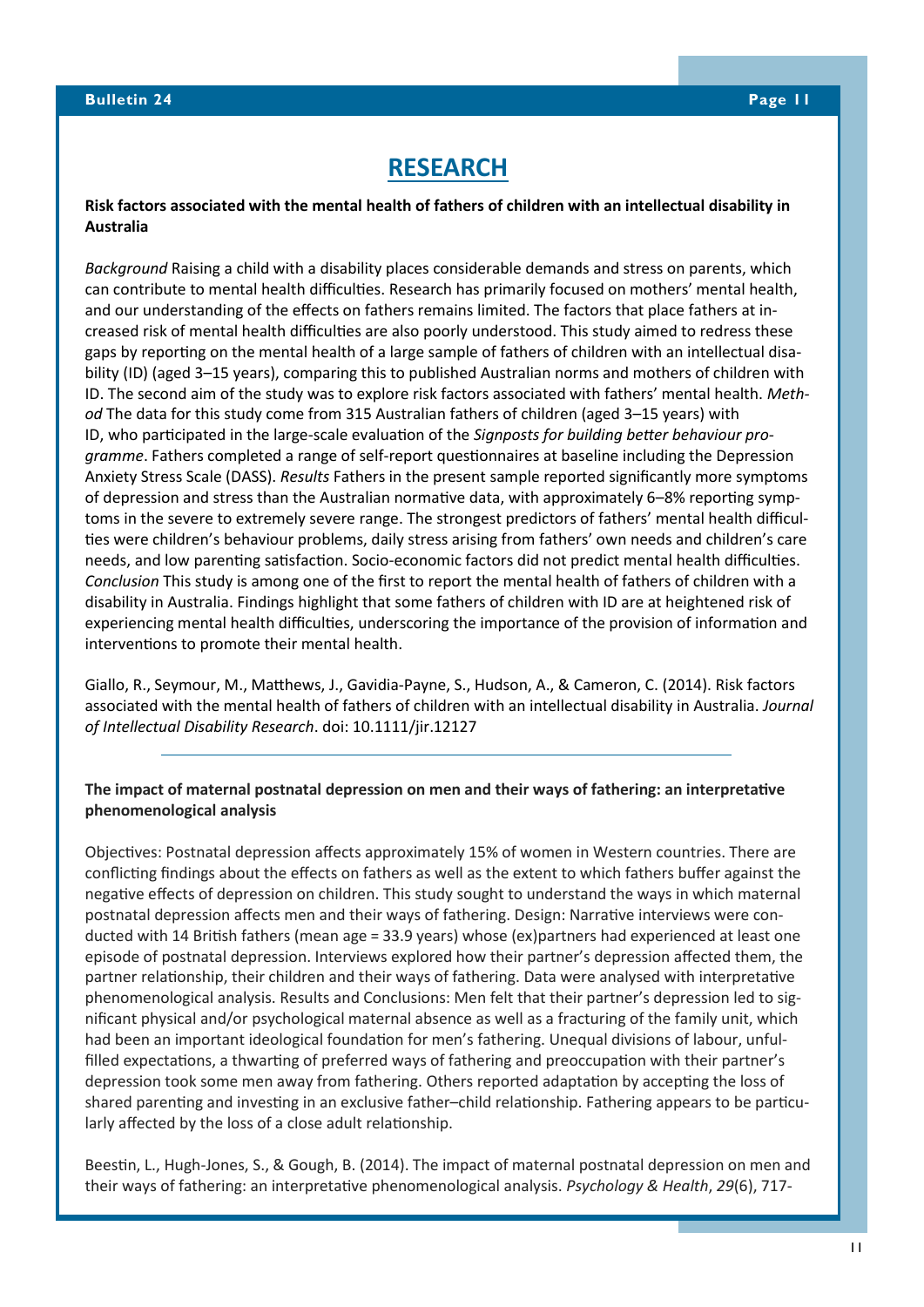#### **Sexual activity post-birth**

*FRB comment: New parenting is intense because the novel situations that arise with the arrival of a baby involve powerful emotions. How, and when, to resume sexual activities after the birth is one such area. Unfortunately, our research base for developing information for parents is particularly thin. Fathers seeking help can find blogs with mothers' accounts of pain and discomfort, reported in some cases to last years or be faced with simplistic, bullet point suggestions on parenting websites to 'talk about it'. The research by van Anders reports on the responses of 95 men and 18 women to an online, retrospective survey examining their recollection of sexual activity 3 months post birth. While scales on stress, body image, fatigue were included participants also were asked when specific sexual activities were resumed. Not surprisingly, masturbation and oral sex were resumed prior to intercourse and respondents rated their own enjoyment from receiving oral sex as higher than from intercourse. This exploratory study should prompt others to expand our evidence base to allow more considered information and advice for fathers and mothers on such an important topic.* 

#### **Exploring Co-Parent Experiences of Sexuality in the First 3 Months after Birth**

Introduction. Research on postpartum sexuality has focused primarily on mothers, though new findings suggest that relational perceptions may have a strong influence over sexual desire and behavior. Little investigation exists regarding sexuality in partners of postpartum women. Additionally, recent findings point to the importance of a partner's sexuality for postpartum women's perceptions of their own sexuality in this time. Aims. The goal of this research was to explore women's partners' sexuality in the early postpartum phase taking into account psychosocial context. Methods. Partners (N = 114; 95 men, 18 women, 1 unspecified) of postpartum women completed a retrospective online questionnaire about their sexuality during the 3 months following their youngest child's birth. Main Outcome Measures. Primary measures included sexual desire (Sexual Desire Inventory), latency to sexual behavior, and enjoyment and initiation of sexual behavior. Other psychosocial variables were investigated: partners' perceptions of the birth mother's sexual desire, perceptions of the birth experience (Questionnaire Measuring Attitudes About Labor and Delivery), postpartum stress (Perceived Stress Scale), body image selfconsciousness (Body Image Self-Consciousness Scale), social support (Multidimensional Scale of Perceived Social Support), fatigue, and experiences surrounding breastfeeding. Results. Partners reported most frequent engagement in intercourse in the postpartum period, earliest engagement in masturbation, and highest enjoyment of receiving oral sex compared with other sexual activities. Partners' sexual desire was not correlated with the psychosocial variables measured in the study. Findings for partners' sexuality were similar by gender, except for perceptions of social support and likelihood to engage in intercourse. Conclusions. This study provided a novel perspective on the study of postpartum sexuality by investigating physical and psychosocial influences on the experiences of partners of parous women. Given parallels between sexuality reported by partners in this study and by birth mothers in past studies, this study provided evidence that sexuality in the postpartum period may be experienced similarly, highlighting the social and relational nature of the postpartum.

Anders, S. M., Hipp, L. E., & Kane Low, L. (2013). Exploring Co-Parent Experiences of Sexuality in the First 3 Months after Birth. The journal of sexual medicine, 10(8), 1988-1999.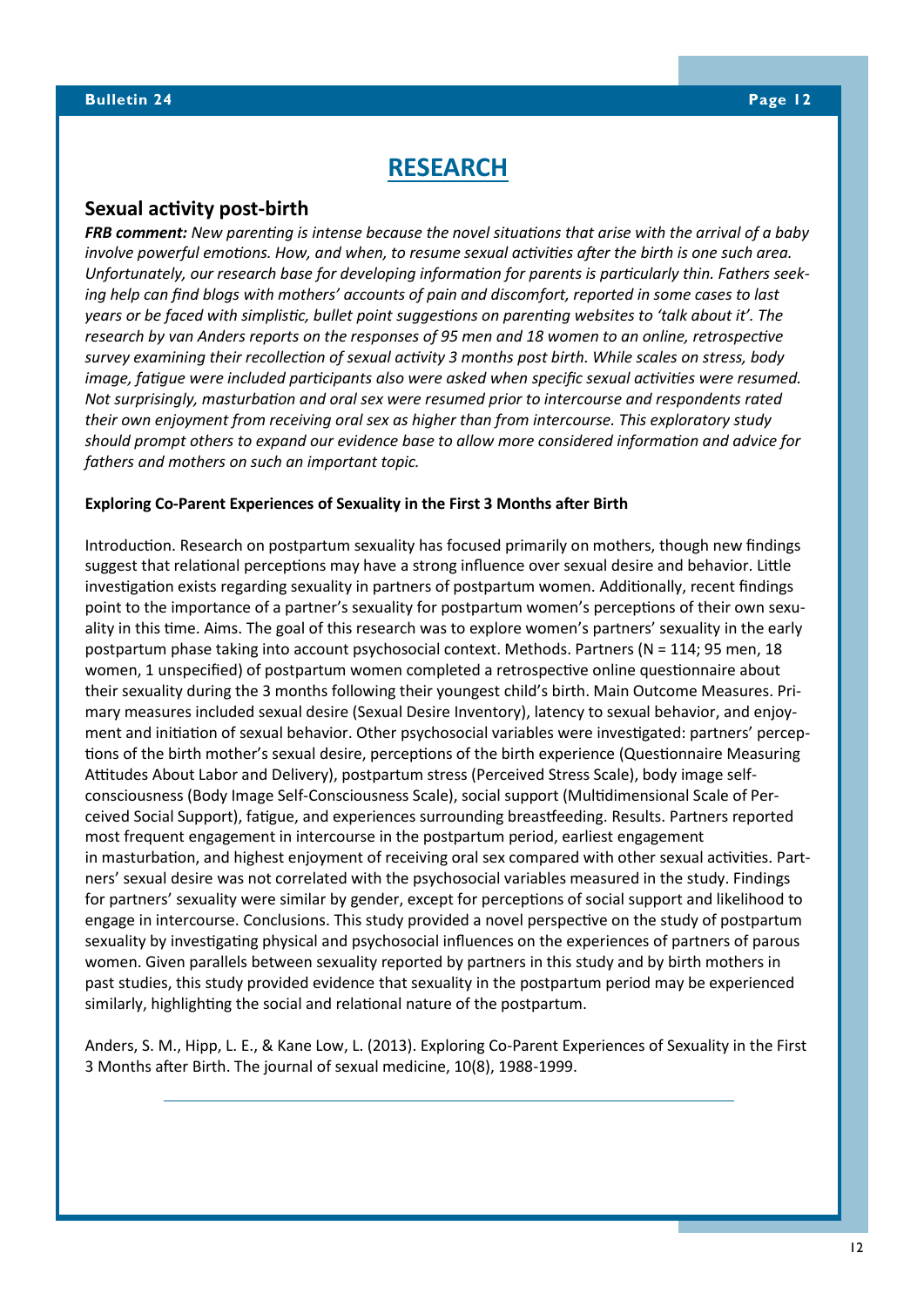#### **Father involvement**

*FRN comment: This month the Journal of Family Issues produced two special issues on the topic of father involvement. Below are reproduced abstracts from the Editorial introducing the first issue and two key papers. The first paper by Barstad challenges the notion that women gain in terms of relationship quality when housework is shared equally while men lose by examining responses from over 8,000 Norwegian heterosexual respondents living in couples (marriages or cohabitations), in the age group 18 to 65. The second paper by McGill takes issue with another assumption: that working hours determine fathers' involvement with children. Data from a large US survey indicate that there is a subgroup of fathers who work long hours yet manage to spend more time with their children.* 

#### **Studies of Men's Involvement in the Family—Part 1: Introduction**

This special issue (like the one to follow) is designed to highlight research on men's increased involvement in their families, focusing both on the antecedents that are linked with their involvement and on



the consequences that may follow. Thus we show that such research is consistent with our theoretical view that the ongoing gender revolution has two parts. The first half, in which the "separate spheres" are broached by women's increased participation in paid work, strained the family, but the second, in which the separation between the spheres is finally dissolved by men's taking an active role in their families, contributing to the care of

Figure 1. Antecedents and sequelae of men's family involvement.

their children and homes, strengthens the family. This issue focuses on Scandinavia, where both halves of the gender revolution are more advanced than in other industrialized countries; the second issue, although not neglecting Scandinavia, includes not only research on the United States but also crossnational studies.

Goldscheider, F., Bernhardt, E., & Lappegard, T. (2014). Studies of Men's Involvement in the Family—Part 1 Introduction. *Journal of Family Issues*, 0192513X14522237.

#### **Equality Is Bliss? Relationship Quality and the Gender Division of Household Labor.**

How does gender equality in the division of household labor correlate with relationship quality? Earlier research has pointed to the division of routine housework as a "zero-sum game": Women gain in terms of relationship quality when housework is shared equally, while men lose. I find weak support for a "zero -sum game" logic in the case of Norway, possibly related to the strong influence of gender egalitarian norms in Norwegian society. For men, equality in the sharing of routine housework is associated with less dissatisfaction with the division of household labor than all other sharing arrangements. Compared with taking no or little part in such housework, men who do as much routine housework as their partner score equally well on an index for relationship quality. While women's relationship quality deteriorates the larger their share of intermittent work (doing small repairs) is, there is no clear pattern among men.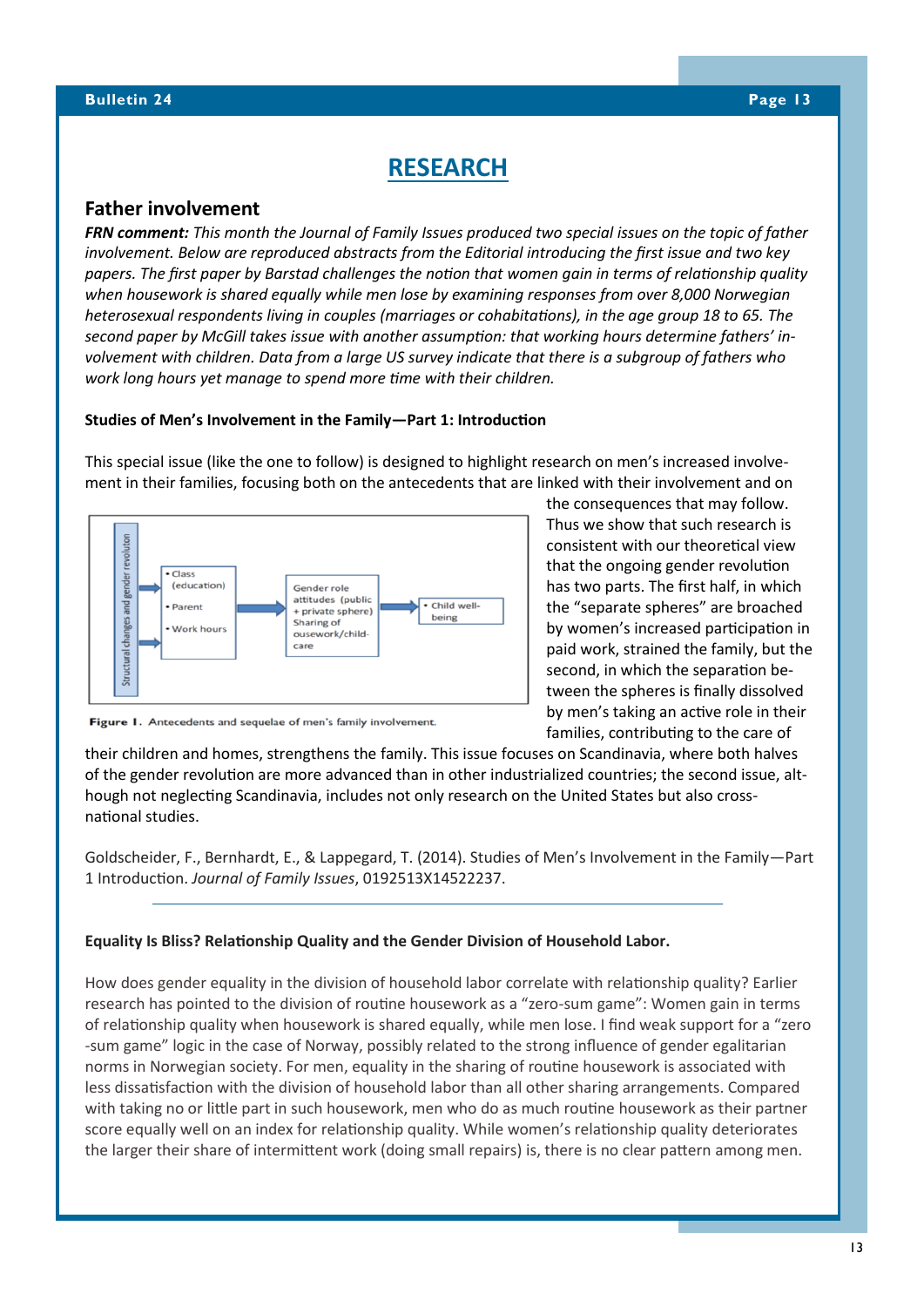**Navigating New Norms of Involved Fatherhood Employment, Fathering Attitudes, and Father Involvement**

In the context of the gender revolution, contemporary norms of fatherhood emphasize men's involvement with their children in addition to their traditional role as financial provider. These "new fathers" are expected to be more equal partners in parenting, nurturing children, and performing both interactive and physical caregiving. However, the roles of provider and involved father may conflict: Whereas the "new father" role requires spending time with children, the "provider" role requires commitment to spending time on the job. Using two waves of the Child Development Supplement to the Panel Study of Income Dynamics ( $N = 1,139$ ), this study examines the relationship between employment and father involvement and whether fathering attitudes moderate that relationship. Results suggest work hours are not strongly related to father involvement. Despite generally long work hours, a subgroup of "new fathers" appear better able to preserve time with children, likely by cutting back on, or incorporating their children into, their leisure time.

McGill, B. S. (2014). Navigating New Norms of Involved Fatherhood Employment, Fathering Attitudes, and Father Involvement. *Journal of Family Issues*, *35*(8), 1089-1106.

### **FROM ARACY**



2nd Biennial Australian **Implementation Conference** www.ausimplementationconference.net.au

**The 2nd Biennial Australian Implementation Conference (AIC): Solving complex implementation problems** will be held in Sydney, Australia on the 17-18 September 2014, at the Sheraton on the Park. The Parenting Research Centre (PRC) and the Australian Research Alliance for Children and Youth (ARACY), will be once again co-hosting these vital discussions.

The goal of the conference is to help advance implementation science, practice, and policy to **improve the implementation of policies and programs to more effectively deliver better health, education and wellbeing outcomes for individuals and families in Australia and our surrounding regions.**

Themes of the conference will include:

- building a shared understanding of the implementation practice and science terms
- implementation concepts and theories
- putting implementation science into practice and policy

Continued on next page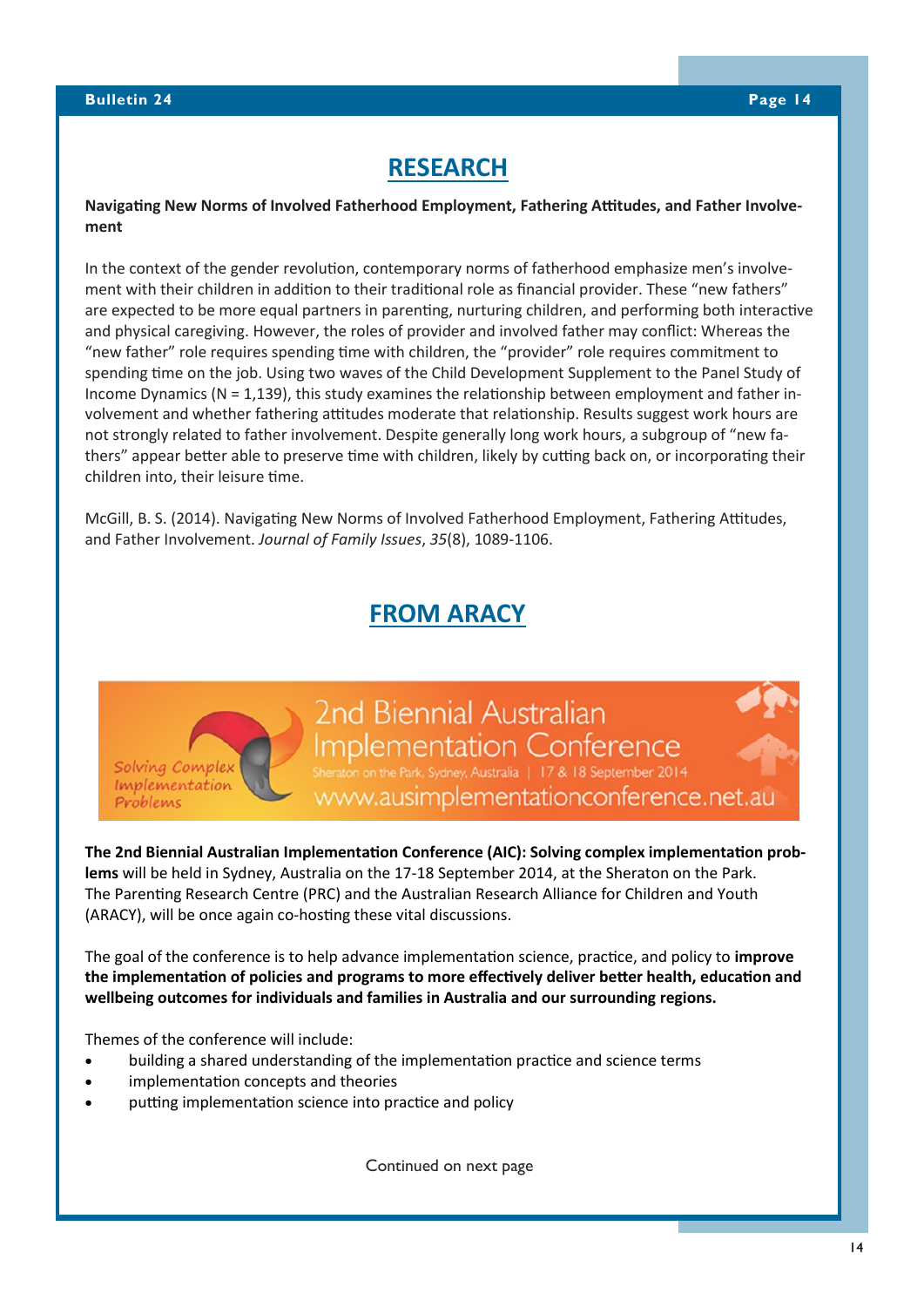#### **Bulletin 24 Page 15**

### **FROM ARACY**

- effective scaling-up service and system wide innovation
- measurements and tools for implementation science and practice
- evaluations of efforts to effectively implement for positive outcomes for individuals
- leadership and leadership's role in implementation
- policy development and application for effective implementation
- implementation teams and their role
- capacity building within organisations and across multiple layers of a system (for example, practitioners, managers, organisational leaders and policy-makers) to apply what we know from implementation science to what we do in real-world settings to improve outcomes for individuals and society.

The **AIC 2014** will build on the successes of the inaugural [AIC held in Melbourne in 2012,](http://www.ausimplementationconference.net.au/2012/) which brought together more than 400 researchers, policy-makers, practitioners, community and organisational leaders from the health, education and human services sectors, providing opportunities to build networks and leverage cross-discipline learning to advance and enhance the science and practice of implementation.

To register and for more information visit [www.ausimplementationconference.net.au](http://www.ausimplementationconference.net.au) and follow the event on twitter @AIC2014 #AIC14

### **FROM THE FAMILY ACTION CENTRE**

#### **Online postgraduate courses Fathers and Attachment (online)**

Wouldn't it be marvellous to have a detailed knowledge of how father-infant bonding takes place; what are the similarities and differences with mother-infant bonding. Even better would be to know how to utilize this knowledge in real-life encounters with men in families. Best of all would be achieving a balance between enthusiasm for fathers' involvement and awareness of mothers' need for support. Well, now there is a course *Father - Infant Attachment and Co-Parenting: Theory and Intervention* **[http://](http://gradschool.edu.au/courses/details/HLSC6112)**



**[gradschool.edu.au/courses/details/HLSC6112](http://gradschool.edu.au/courses/details/HLSC6112)** that offers to provide all of this.

#### **Working with Fathers in Vulnerable Families (online)**

*Working with Fathers in Vulnerable Families* **<http://gradschool.edu.au/courses/details/HLSC6126>** will provide an evidence-based, practical understanding of how to include men (fathers, uncles, boyfriends) in the services and programs aiming to support vulnerable families. The course uses a biopsychosocial approach to explore the most appropriate theoretical basis for including fathers in protecting the family while drawing on the strengths of all family members. There will be video and written material to help you work through practical exercises including specific, brief research projects connected to your work environment. Examples of successful (and promising) interventions with fathers, including interviews from vulnerable family catchment groups form part of the real-life materials for this course.